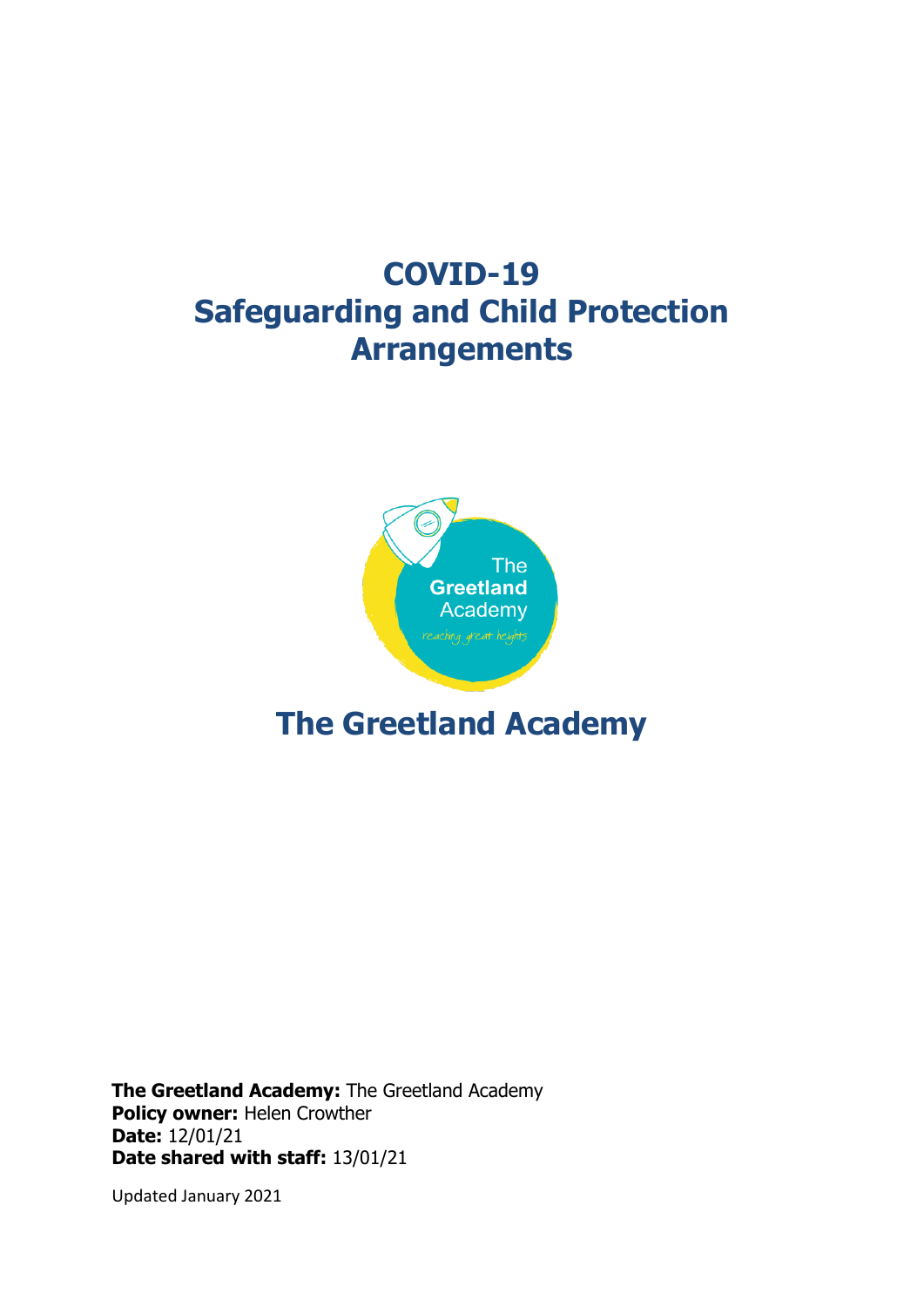#### **1. Context**

From 20<sup>th</sup> March 2020 and again from 5<sup>th</sup> January 2021, parents were asked to keep their children at home, wherever possible, and for schools to remain open only for those children of workers critical to the COVID-19 response - who absolutely need to attend.

Schools and all childcare providers were asked to provide care for a limited number of children - children who are vulnerable, and children whose parents are critical to the COVID-19 response and cannot be safely cared for at home.

## **This addendum of the The Greetland Academy safeguarding policy and child protection procedures contains details of our individual safeguarding arrangements in the following areas:**

| Table of contents                                       | Page |
|---------------------------------------------------------|------|
|                                                         |      |
|                                                         |      |
|                                                         |      |
|                                                         |      |
|                                                         |      |
|                                                         |      |
| 7. Safer Recruitment, volunteers and movement of staff7 |      |
|                                                         |      |
|                                                         |      |
|                                                         |      |
|                                                         |      |
|                                                         |      |
| 13. Supervision support for school safeguarding staff10 |      |
|                                                         |      |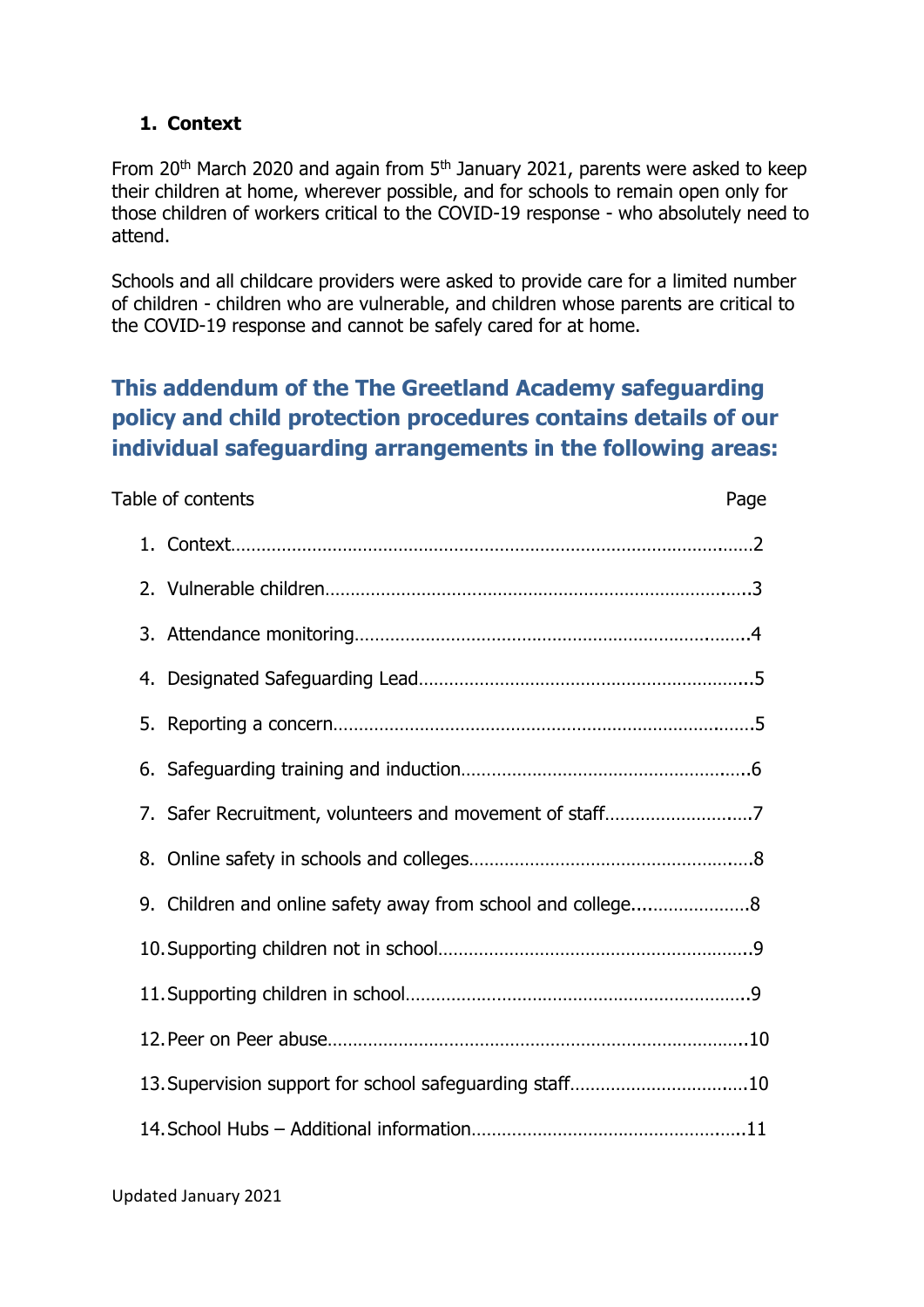#### **Key contacts**

| <b>Role</b>                        | <b>Name</b>       | <b>Contact</b><br>number | <b>Email</b>                |  |
|------------------------------------|-------------------|--------------------------|-----------------------------|--|
| Designated<br>Safeguarding<br>Lead | Helen<br>Crowther |                          |                             |  |
| <b>Deputy</b>                      | Adam              |                          |                             |  |
| <b>Designated</b>                  | <b>Harris</b>     |                          |                             |  |
| Safeguarding                       | Sarah             |                          |                             |  |
| Leads                              | Read              | 01422 372893             | ks2@greetlandacademy.org.uk |  |
| Principal                          | <b>Helen</b>      |                          |                             |  |
|                                    | Crowther          |                          |                             |  |
| Chair of                           |                   |                          |                             |  |
| Governors                          | Graham            |                          |                             |  |
| Safeguarding                       | <b>Newton</b>     |                          |                             |  |
| Governor                           |                   |                          |                             |  |

#### **2. Vulnerable children**

Vulnerable children include those who have a social worker and those children and young people up to the age of 25 with education, health and care (EHC) plans.

Those who have a social worker include children who have a Child Protection Plan and those who are looked after by the Local Authority. A child may also be deemed to be vulnerable if they have been assessed as being in need or otherwise meet the definition in section 17 of the Children Act 1989 (Child in Need)

Those with an EHC plan will be risk-assessed in consultation with the Local Authority and parents, to decide whether they need to continue to be offered a school or college place in order to meet their needs, or whether they can safely have their needs met at home. This could include, if necessary, carers, therapists or clinicians visiting the home to provide any essential services. Many children and young people with EHC plans can safely remain at home.

Eligibility for free school meals in and of itself should not be the determining factor in assessing vulnerability.

Senior leaders, especially the Designated Safeguarding Lead (and deputy) know who our most vulnerable children are. They have the flexibility to offer a place to those on the edge of receiving children's social care support.

The Greetland Academy will continue to work with and support children's social workers to help protect vulnerable children. This includes working with and supporting children's social workers and the local authority virtual school head (VSH) for looked-after and previously looked-after children. The lead person for this will be: Helen Crowther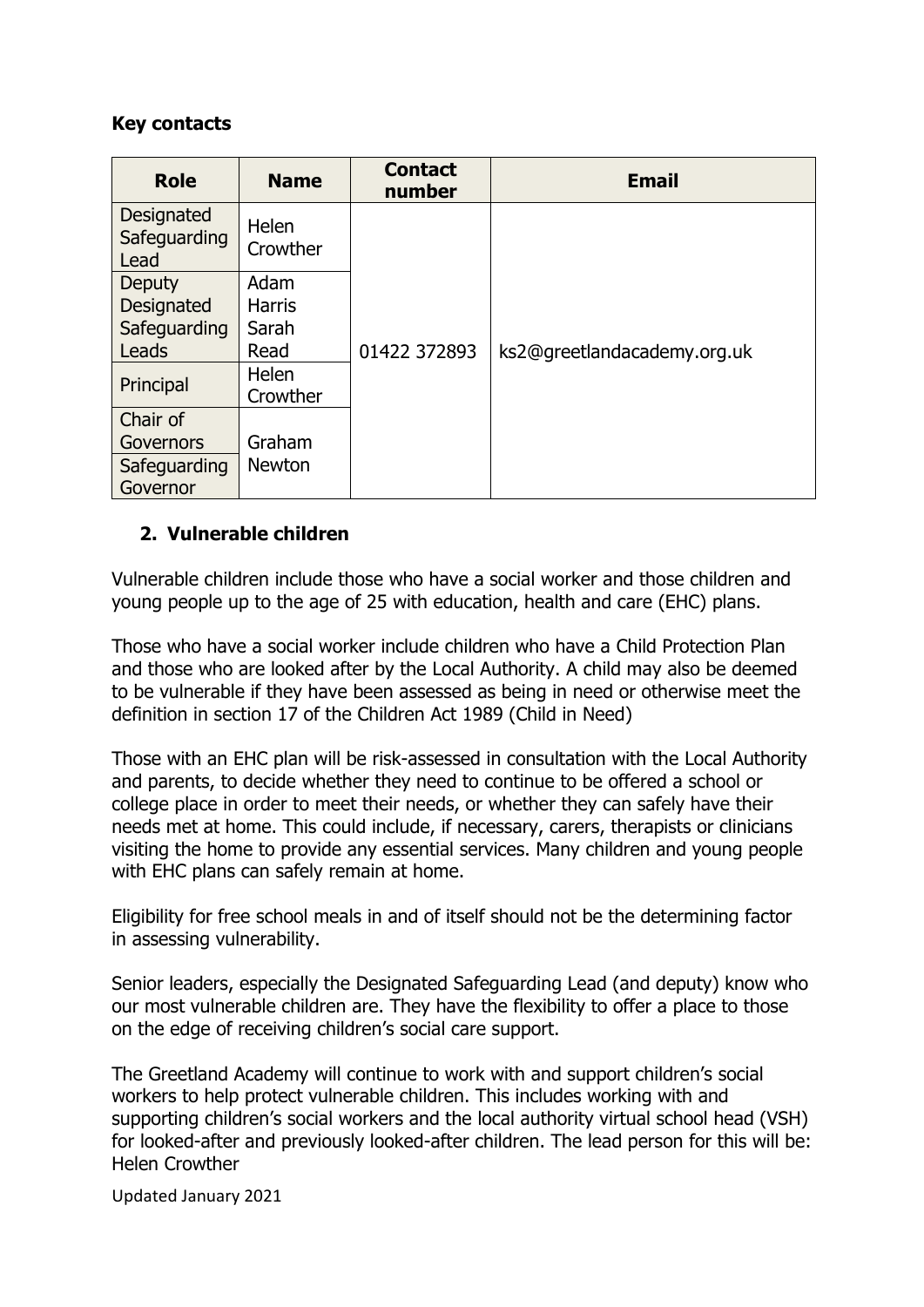There is an expectation that vulnerable children who have a social worker will attend an education setting where the risk assessment determined they would be safer to do so. In circumstances where a parent does not want to bring their child to an education setting, and their child is considered vulnerable, the social worker and The Greetland Academy will explore the reasons for this directly with the parent.

Where parents are concerned about the risk of the child contracting COVID19, The Greetland Academy or the social worker will talk through these anxieties with the parent/carer following the advice set out by Public Health England.

The Greetland Academy will encourage our vulnerable children and young people to attend a school, including remotely if needed.

#### **3. Attendance monitoring**

From Monday 11 January, the DfE are asking schools and colleges to resume completing a revised educational setting status form.

The form is required to be submitted to the DfE by 2pm each school day.

Following the announcement of the national lockdown on 4<sup>th</sup> Jan 2021, the DfE have made changes to the educational setting status form to reflect the position on attendance of pupils and students due to the lockdown. The following link provides all necessary details: <https://form.education.gov.uk/service/educational-setting-status>

The information you provide through the form continues to support the government's response to the coronavirus (COVID-19) outbreak. School data will help the DfE build a national picture of educational provision, including attendance of vulnerable children and young people and the children of critical workers in school or college. This will enable the DfE to focus support more effectively, help inform the government's response and ensure children and young people are safe.

The DfE request the school provides information on:

- the number of pupils or students and workforce on site
- the number of pupils or students with a social worker or an education, health and care plan; children of critical workers; and eligible for free school meals
- the provision for free school meals for pupils or students on site and those learning remotely
- pupil or student absences due to coronavirus (COVID-19)
- workforce absences

Further guidance on completing the educational setting status form, and the full list of questions for schools and colleges, can be found in the guidance on recording attendance during the coronavirus (COVID-19) outbreak. <https://www.gov.uk/guidance/how-to-complete-the-educational-setting-status-form>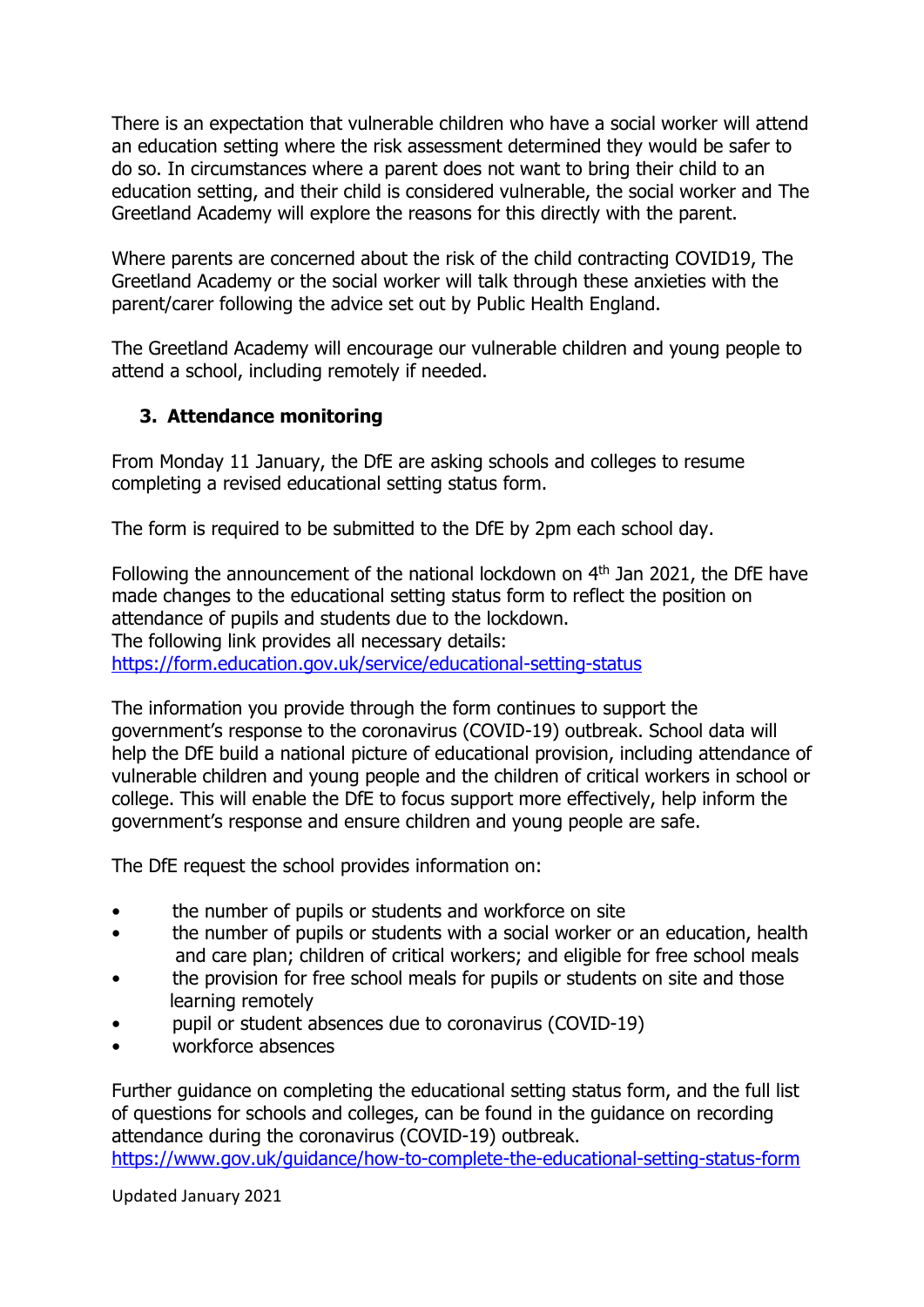If the school or college is closed for any reason other than a planned holiday (eg on public health advice due to coronavirus, for non-coronavirus reasons or a planned teacher training inset day), school will continue to complete the form.

The school is encouraged to provide information to all questions raised as this is one point of collection that the LA can access too and will reduce repetition.

Successful completion of the DfE daily information request will also help the school in accessing the workforce fund to support the cost of staff absences as explained in more detail in the following link.

[https://www.gov.uk/government/publications/coronavirus-covid-19-workforce-fund](https://www.gov.uk/government/publications/coronavirus-covid-19-workforce-fund-for-schools/coronavirus-covid-19-workforce-fund-to-support-schools-with-costs-of-staff-absences-from-1-november-2020-to-31-december-2020#how-schools-can-access-funding)[for-schools/coronavirus-covid-19-workforce-fund-to-support-schools-with-costs-of](https://www.gov.uk/government/publications/coronavirus-covid-19-workforce-fund-for-schools/coronavirus-covid-19-workforce-fund-to-support-schools-with-costs-of-staff-absences-from-1-november-2020-to-31-december-2020#how-schools-can-access-funding)[staff-absences-from-1-november-2020-to-31-december-2020#how-schools-can](https://www.gov.uk/government/publications/coronavirus-covid-19-workforce-fund-for-schools/coronavirus-covid-19-workforce-fund-to-support-schools-with-costs-of-staff-absences-from-1-november-2020-to-31-december-2020#how-schools-can-access-funding)[access-funding](https://www.gov.uk/government/publications/coronavirus-covid-19-workforce-fund-for-schools/coronavirus-covid-19-workforce-fund-to-support-schools-with-costs-of-staff-absences-from-1-november-2020-to-31-december-2020#how-schools-can-access-funding) 

If you have any questions that are not answered by the guidance, please call the Department for Education's coronavirus (COVID-19) helpline on: 0800 046 8687

#### **4. Designated Safeguarding Lead**

The Greetland Academy school has a Designated Safeguarding Lead (DSL) and a Deputy DSL.

The Designated Safeguarding Lead is: Helen Crowther

The Deputy Designated Safeguarding Lead is: Adam Harris

The optimal scenario is to have a trained DSL (or deputy) available on site. Where this is not the case a trained DSL (or deputy) will be available to be contacted via phone or online video - for example when working from home.

Where a trained DSL (or deputy) is not on site, in addition to the above, a senior leader will assume responsibility for co-ordinating safeguarding on site.

This might include updating and managing access to child protection online management system, CPOMS (or individual pupil safeguarding file) and liaising with the offsite DSL (or deputy) and as required liaising with children's social workers where they require access to children in need and/or to carry out statutory assessments at the school or college.

It is important that all The Greetland Academy staff and volunteers have access to a trained DSL (or deputy). On each day, the staff on site will be made aware of who that person is and how to contact them.

The DSL will continue to engage with social workers, and attend all multi-agency meetings, which can be done remotely.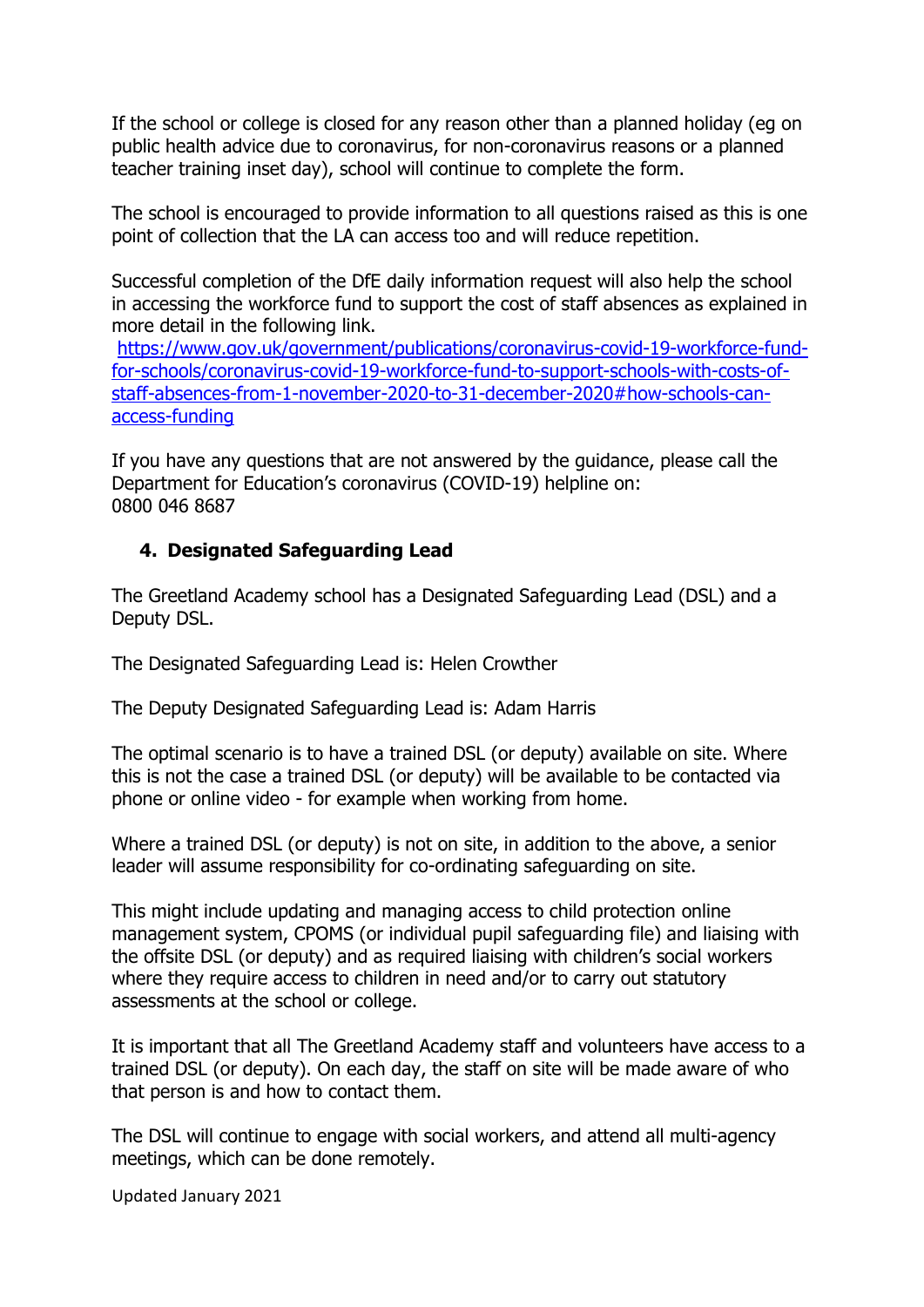#### **5. Reporting a concern**

Where staff have a concern about a child, they should continue to follow the process outlined in the substantive school Safeguarding Policy, this includes the recording of a report via CPOMS (or individual pupil safeguarding file).

In the event that a member of staff cannot access their CPOMS (or individual pupil safeguarding file) from home, they should email their concern/report to the Designated Safeguarding Lead or Deputy Designated Safeguarding Lead. This will ensure that the concern is received and reviewed in accordance with national safeguarding guidance. Staff are reminded of the need to report any concern **immediately and without delay.** 

Where staff are concerned about an adult working with children in the school, they should report their concern to the Principal. If there is a requirement to make a notification to the Principal whilst away from school, this should be done verbally and followed up with an email to the Principal.

Concerns around the Principal should be directed to the Chair of Governors: Graham Newton

Concerns about any adult working with children should be referred to the Local Authority Designated Officer for Child Protection (LADO) Email: [LADOAdmin@calderdale.gov.uk](mailto:LADOAdmin@calderdale.gov.uk) (This is a secure email address)

The school HR provider may assist in the managing allegations process.

#### **6. Safeguarding Training and induction**

Designated Safeguarding Lead training remains available in Calderdale with courses running on a virtual basis whilst there remains a threat of the COVID 19 virus.

Access to courses can be secured through the Enable training platform. A new user can register [here](https://calderdalescp.vc-enable.co.uk/register) or if already registered then simply [Login](https://calderdalescp.vc-enable.co.uk/Login/Login?ReturnUrl=%2f) here.

For the period COVID-19 measures are in place, a DSL (or deputy) who has been trained will continue to be classed as a trained DSL (or deputy) even if they miss their refresher training date.

All existing school staff have had safeguarding training and have read part 1 of Keeping Children Safe in Education (2020).

The DSL should communicate with staff any new local arrangements, so they know what to do if they are worried about a child.

School will continue to provide safeguarding induction training for all new staff and volunteers.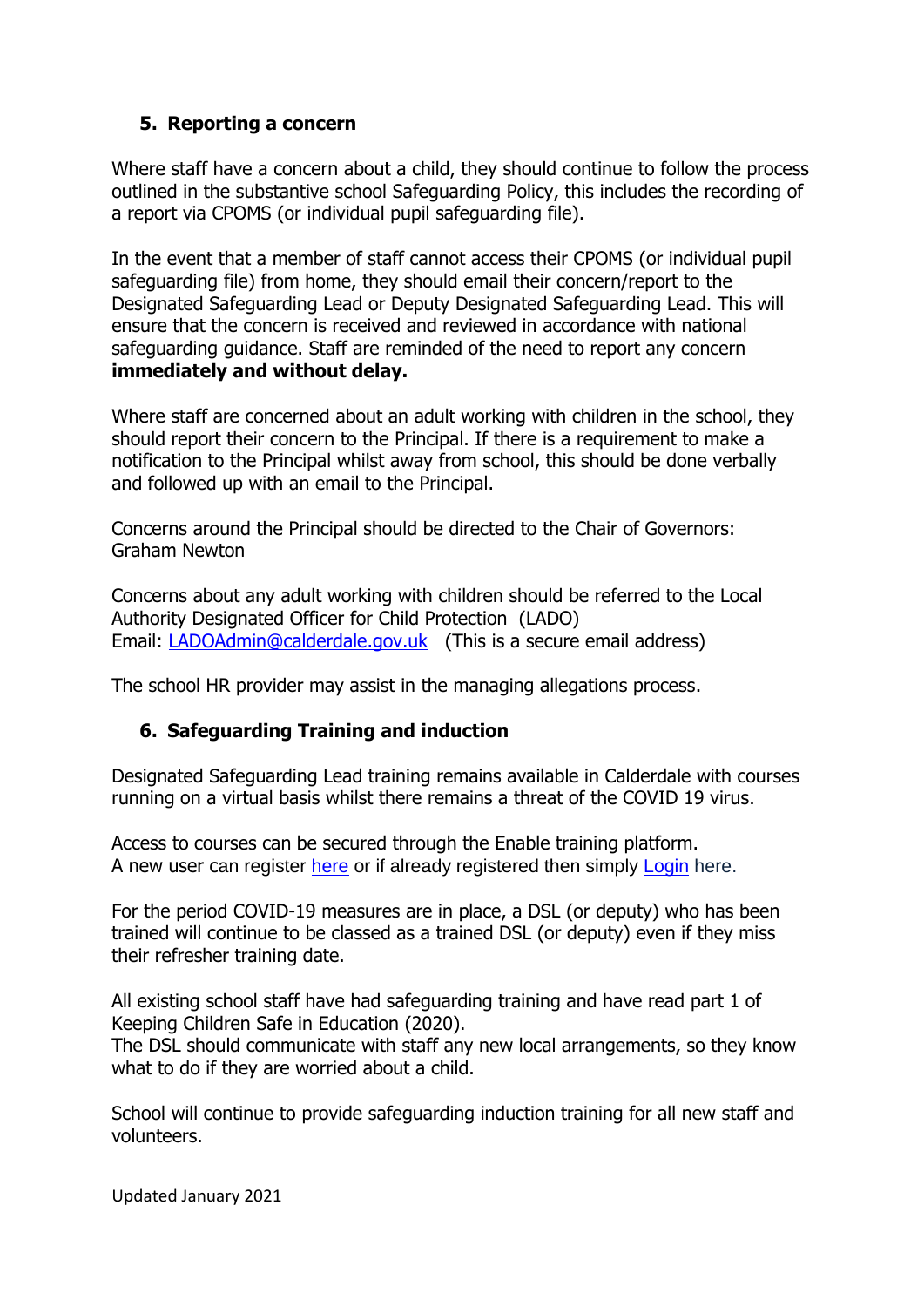If staff are deployed from another education or children's workforce setting to our school, we will take into account the DfE supplementary guidance on safeguarding children during the COVID-19 pandemic and will accept portability of safer recruitment checks as long as the current employer confirms in writing that:-

- the individual has been subject to an enhanced DBS and children's barred list check
- there are no known concerns about the individual's suitability to work with children
- there is no ongoing disciplinary investigation relating to that individual

Upon arrival, they will be given a copy of the receiving setting's child protection policy, confirmation of local processes and confirmation of DSL arrangements.

#### **7. Safer recruitment/volunteers and movement of staff**

It remains essential that people who are unsuitable are not allowed to enter the children's workforce or gain access to children. When recruiting new staff, The Greetland Academy will continue to follow the relevant safer recruitment processes for their setting, including, as appropriate, relevant sections in part 3 of Keeping Children Safe in Education (2020) (KCSIE).

In response to COVID-19, the Disclosure and Barring Service (DBS) has made changes to its guidance on standard and enhanced DBS ID checking to minimise the need for face-to-face contact.

If staff are deployed from another education or children's workforce setting to our school, we will take into account the DfE supplementary guidance on safeguarding children during the COVID-19 pandemic and will accept portability as long as the current employer confirms in writing that:-

- the individual has been subject to an enhanced DBS and children's barred list check
- there are no known concerns about the individual's suitability to work with children
- there is no ongoing disciplinary investigation relating to that individual

Where The Greetland Academy are utilising volunteers, we will continue to follow the checking and risk assessment process as set out in paragraphs 167 to 172 of KCSIE. Under no circumstances will a volunteer who has not been checked be left unsupervised or allowed to work in regulated activity.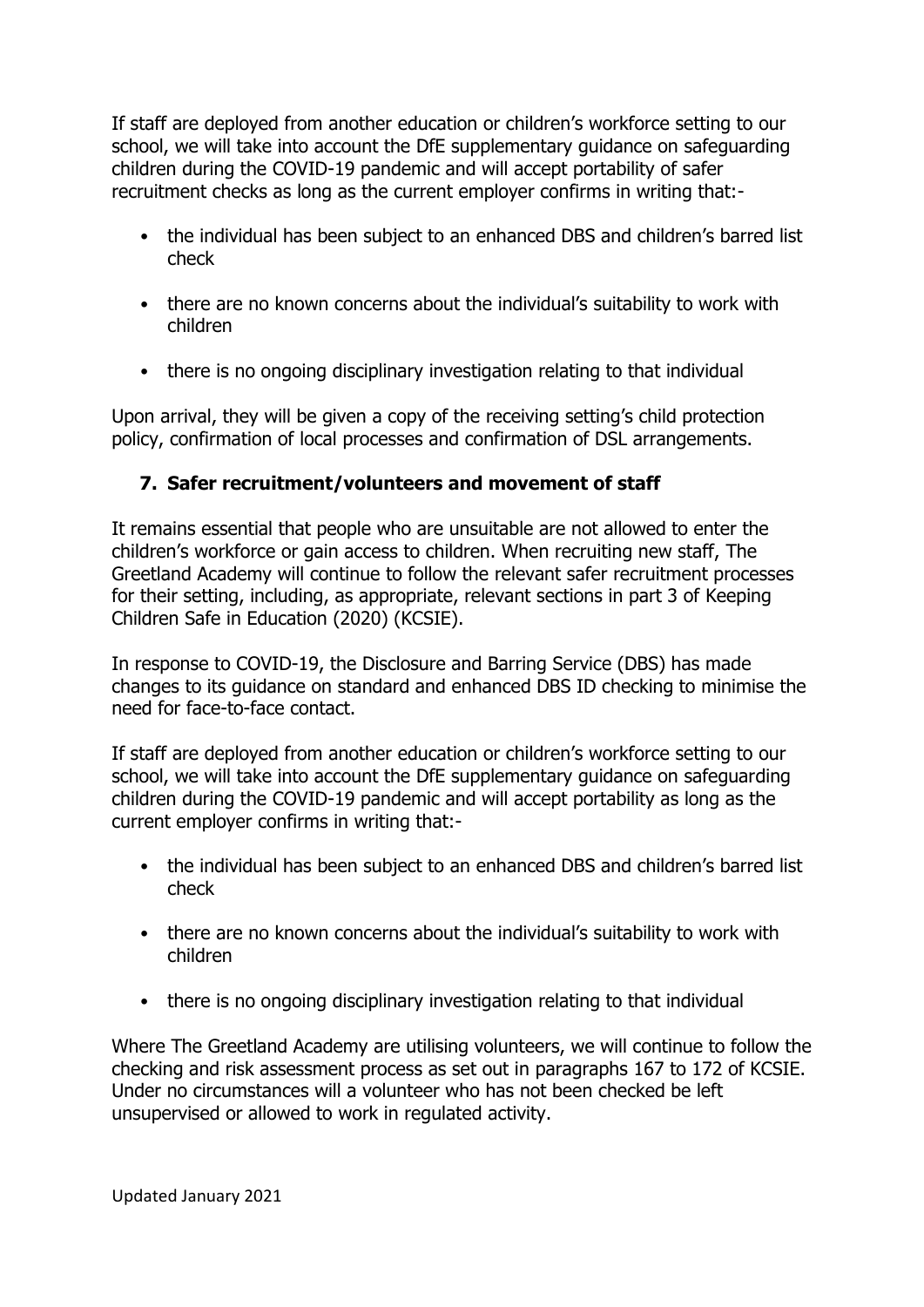The Greetland Academy will continue to follow the legal duty to refer to the DBS anyone who has harmed or poses a risk of harm to a child or vulnerable adult. Full details can be found at paragraph 179 and 262 of KCSIE 2020.

The Greetland Academy will continue to consider and make referrals to the Teaching Regulation Agency (TRA) as per paragraph 261 of KCSIE 2020 and the TRA's 'Teacher misconduct advice for making a referral.

During the COVID-19 period all referrals should be made by emailing [Misconduct.Teacher@education.gov.uk](mailto:Misconduct.Teacher@education.gov.uk)

Whilst acknowledging the challenge of the current National emergency, it is essential from a safeguarding perspective that any school is aware, on any given day, which staff/volunteers will be in the school or college, and that appropriate checks have been carried out, especially for anyone engaging in regulated activity. As such, The Greetland Academy will continue to keep the single central record (SCR) up to date as outlined in paragraphs 164 to 171 in KCSIE 2020.

#### **8. Online safety in schools and colleges**

The Greetland Academy will continue to provide a safe environment, including online. This includes the use of an online filtering system.

Where students are using computers in school, appropriate supervision will be in place. This supervision may include the use of electronic monitoring systems that alert school leaders to inappropriate use of computer related equipment.

Staff and pupils will be expected to follow the school's online safety policy.

#### **9. Children and online safety away from school and college**

It is important that all staff who interact with children, including online, continue to look out for signs a child may be at risk. Any such concerns should be dealt with as per the Child Protection Policy and where appropriate referrals should still be made to children's social care and as required, the police.

Online teaching should follow the same principles as set out in out in the school/MAT code conduct.

The Greetland Academy will ensure any use of online learning tools and systems is in line with privacy and data protection/GDPR requirements.

Below are some things to consider when delivering virtual lessons, especially where webcams are involved: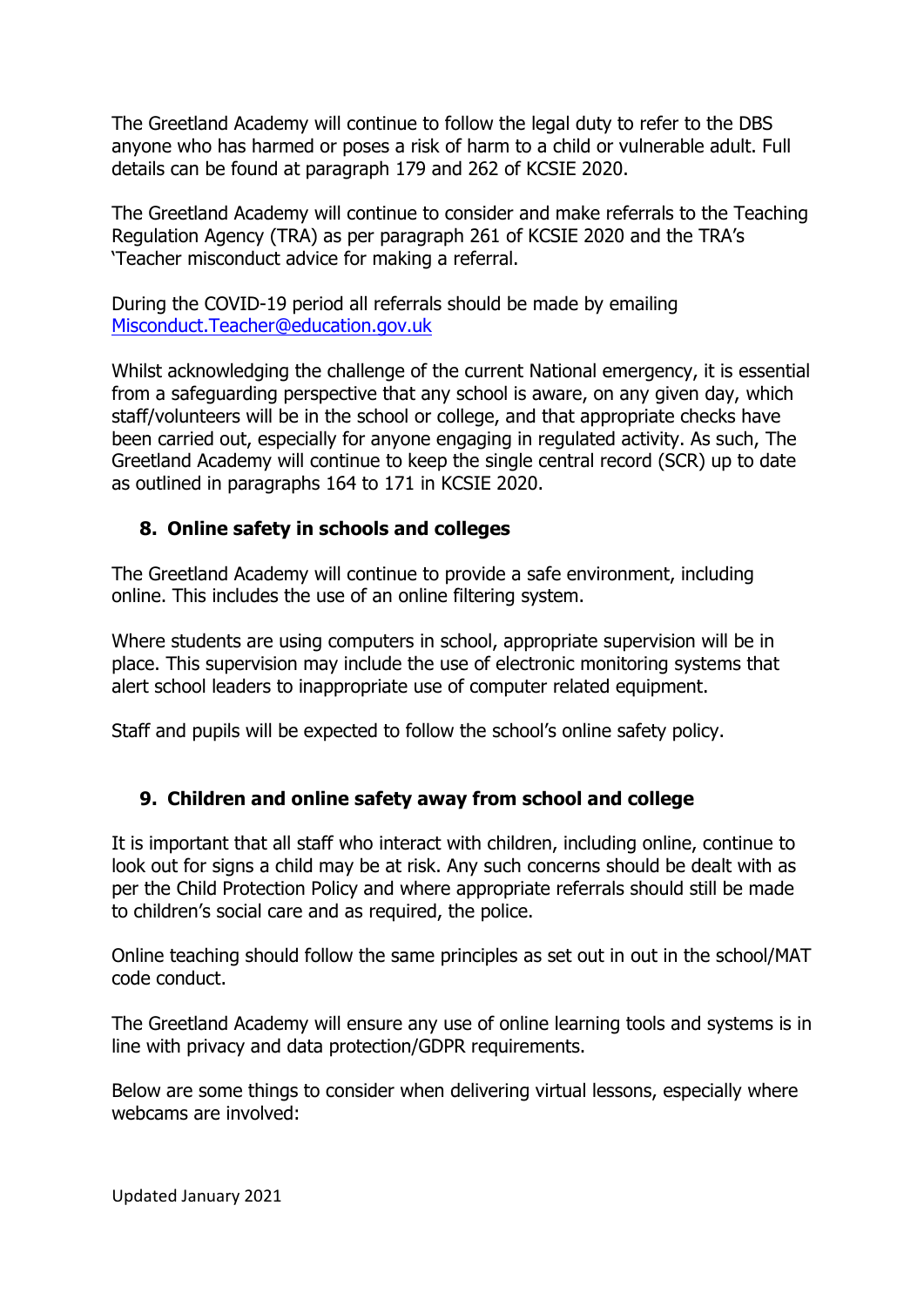- No 1:1s, groups only
- Staff and children must wear suitable clothing, as should anyone else in the household.
- Any computers used should be in appropriate areas, for example, not in bedrooms; and the background should be blurred.
- The live class should be recorded so that if any issues were to arise, the video can be reviewed.
- Live classes should be kept to a reasonable length of time, or the streaming may prevent the family 'getting on' with their day.
- Language must be professional and appropriate, including any family members in the background.
- Staff must only use platforms specified by senior managers and approved by our IT network manager / provider to communicate with pupils
- Staff should record, the length, time, date and attendance of any sessions held.

#### **10. Supporting children not in school**

The Greetland Academy is committed to ensuring the safety and wellbeing of all its children and young people.

Where the DSL has identified a child to be on the edge of social care support, or who would normally receive pastoral-type support in school, we will try and ensure that a robust communication plan is in place for that child or young person.

Details of this communication plan will be recorded on CPOMS, (or individual pupil safeguarding file) as should a record of contacts that have made.

The communication plans can include; remote contact, phone contact, text contact. Other alternative individualised contact methods should be considered and recorded.

The Greetland Academy and its DSL will work closely with all stakeholders to maximise the effectiveness of any communication plan.

It is recommended that in the main, vulnerable pupils are contacted twice weekly unless additional measures become necessary which will be agreed in conjunction with a social worker.

This plan will be reviewed regularly (at least once a fortnight) and where concerns arise, the DSL will consider whether any referrals to MAST or other agencies for support may be necessary.

Where school cannot establish contact with vulnerable pupils and their families, it is important to ensure this situation is passed to the MAST team using email address: [MASTAdmin@calderdale.gov.uk](mailto:MASTAdmin@calderdale.gov.uk)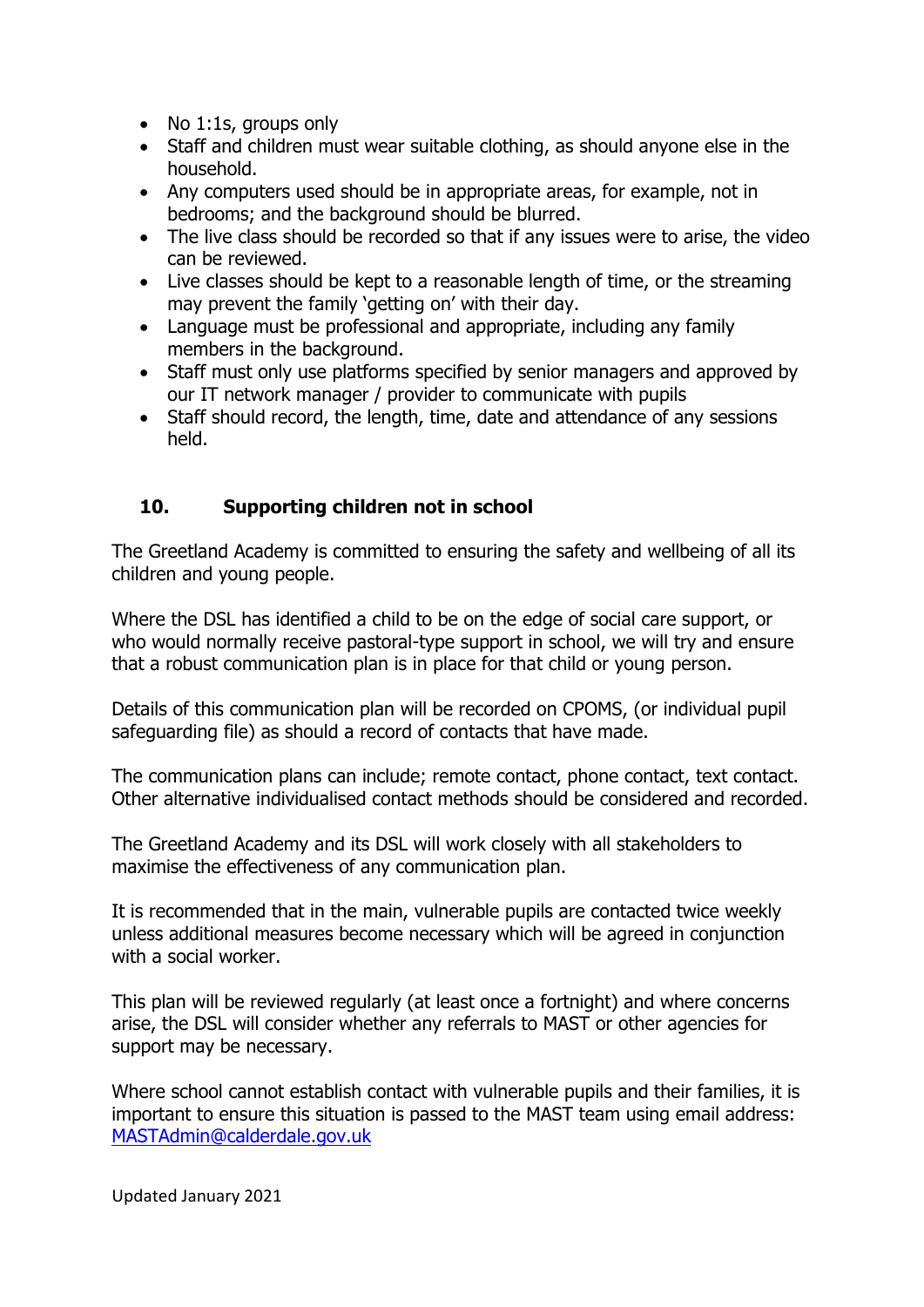The school will share safeguarding messages on its website and social media pages.

The Greetland Academy recognises that school is a protective factor for children and young people, and the current circumstances, can affect the mental health of pupils and their parents/carers. Teachers at The Greetland Academy need to be aware of this in setting expectations of pupils' work where they are at home.

### **11. Supporting children in school**

The Greetland Academy is committed to ensuring the safety and wellbeing of all its students.

The Greetland Academy will continue to be a safe space for all children to attend and flourish. The Principal will ensure that appropriate staff are on site and staff to pupil ratio numbers are appropriate, to maximise safety.

The Greetland Academy will refer to the latest Government guidance for education and childcare settings on how to implement social distancing and continue to follow the advice from Public Health England on handwashing and other measures to limit the risk of spread of COVID19.

The Greetland Academy will ensure that where we care for children of critical workers and vulnerable children on site, we ensure appropriate support is in place for them. This will be bespoke to each child and recorded on CPOMS (or individual pupil safeguarding file).

Where it is necessary to provide personal and/or intimate care in respect of a child, school will follow their substantive personal and intimate care policy including making a record of the nature/time/date and staff involved in respect of care provided.

School leaders will monitor the impact of any staff absence, in particular the posts of Designated Safeguarding Leads and first aid trained staff in order to ensure the safe and effective running of the school and take appropriate management action where necessary.

### **12. Peer on Peer Abuse**

The Greetland Academy recognises that during the closure a revised process may be required for managing any report of peer on peer abuse and supporting victims**.** 

Where a school receives a report of peer on peer abuse, they will follow the principles as set out in part 5 of KCSIE 2020 and of those outlined within the substantive school safeguarding policy.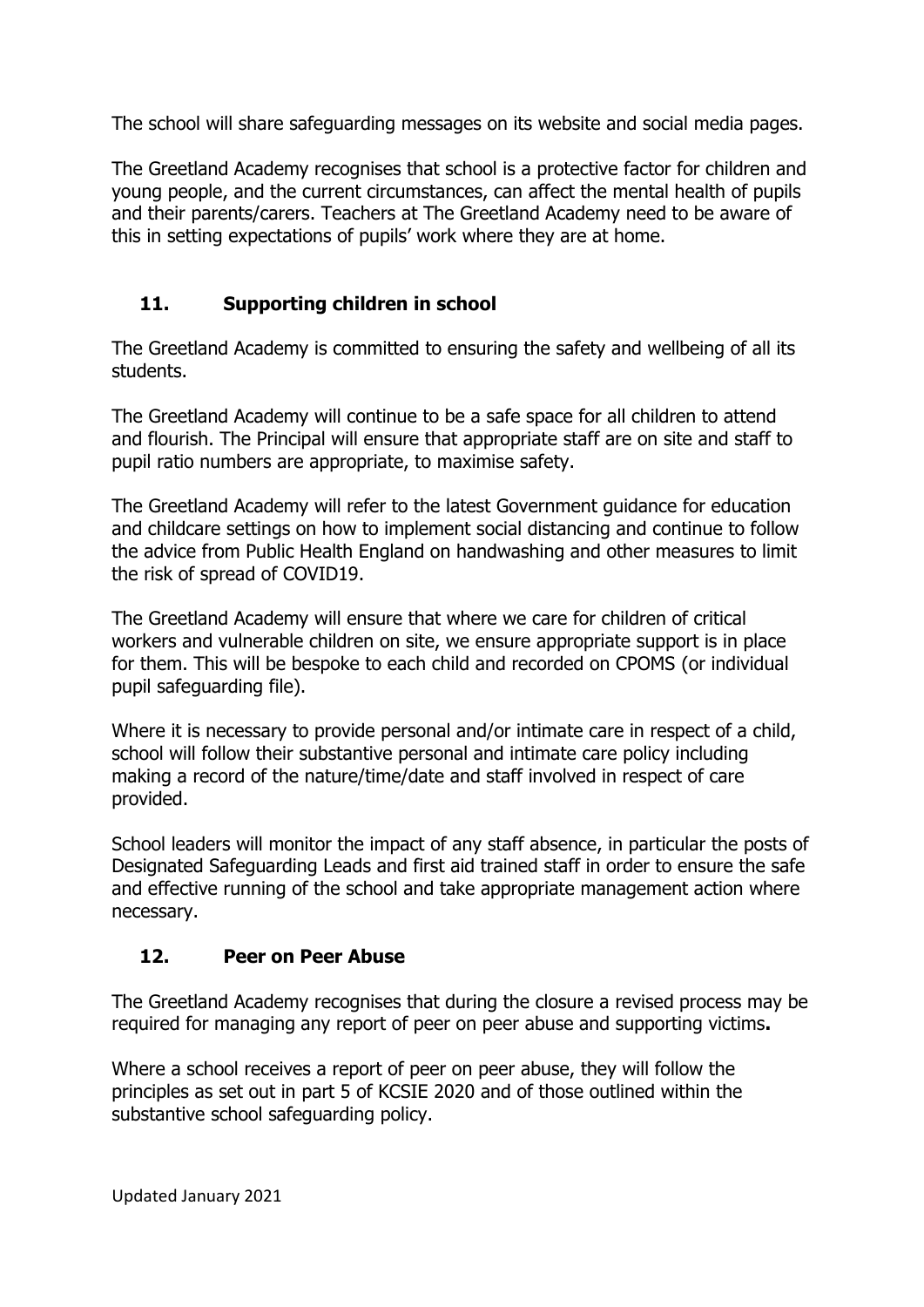The school will listen and work with the young person, parents/carers and any multiagency partner required to ensure the safety and security of that young person.

Concerns and actions must be recorded on CPOMS and following assessment by the Designated Safeguarding Lead, appropriate referrals made.

### **13. Supervision Support for the school safeguarding staff**

Governors and Trustees of the school should ensure that appropriate supervision support is in place for staff engaged in the safeguarding process, in order to carry out their role effectively.

This may include, remotely accessing child safeguarding files for the purpose of quality assurance, support, guidance and direction.

Regular group and individual safeguarding supervision sessions should remain a key factor in ensuring the effectiveness of safeguarding at the school.

### **14. School Hubs – Additional information**

This section is provided to assist schools operating under a school hub model with their daily safeguarding processes. These heavily rely upon good relationships, and excellent lines of communication between the Hub school (herein referred to as The Hub) and the supplying school. Each Hub school will have a Principal responsible for day to day overall management (herein referred to as the Hub Manager)

- A trained Designated Safeguarding Lead and Deputy to be available on site in the Hub. These persons hold the title **"Hub DSL and Hub Deputy DSL"**  Staff holding this role are likely to change throughout the period of operation. Their direct contact details will be provided to supplying schools and be clearly displayed in the Hub.
- All supplying schools to provide email and mobile telephone contact details for an "on call" DSL for their school and be equipped to access CPOMS or alternative recorded child safeguarding file information throughout normal school hours. This person will hold the title **"Home DSL"**
- All supplying schools DSL contact details to be held securely by the Hub manager for daily use by the allocated **Hub DSL and Deputy Hub DSL.**
- A brief overview of the safeguarding position around all pupils attending the Hub to be prepared by the **Home DSL** and sent electronically by email to the **Hub DSL**.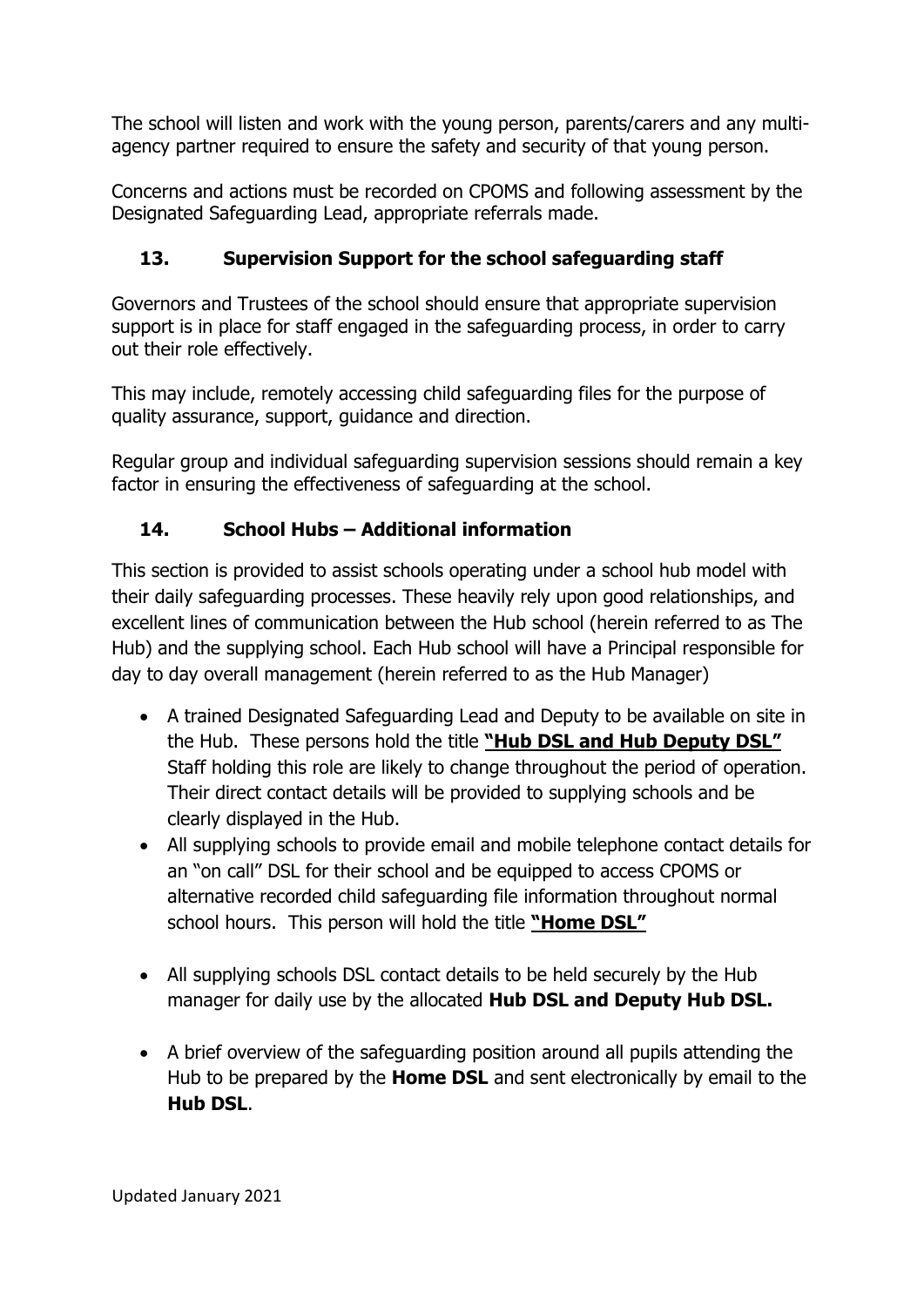- This information will be retained by the **Hub manager / Hub DSL** and the overview **must** contain full details of all parents/carers, details of any allocated professional working with the child, including social workers, virtual school support staff, therapists, psychologists etc. including mobile telephone contact details and email addresses. It must also contain details of any daily specific requirements such as the provision of medication inc. inhalers / epipens and any specific medical conditions e.g. known allergies/asthma. The Hub will require to know any behavioural management measures that the supplying school have in place.
- The **Hub DSL** is to email daily attendance information of pupils to the **Home DSL,** in addition to the requirements set out in section 3.
- Where non-attendance of any pupil becomes a safeguarding concern the **Home DSL** should make necessary enquiries to establish the current welfare of the pupil following "First Day Calling procedures."
- All safeguarding concerns identified in the Hub are to be notified by staff with immediate effect to the **Hub DSL** or **Hub Deputy DSL** using where appropriate a Child Protection Cause for Concern form – see appendix 1.
- Where any injuries are noted the **Hub DSL** or **Hub Deputy DSL** will ensure they are recorded on a Body map. Either on CPOMS or on paper as necessary - See appendix 2 and follow the guidance.
- The **Hub DSL** will have overall direction of any safeguarding concern identified in the Hub and be responsible for decisions on whether referrals are necessary to Children's Social care via MAST using 01422 393336 and email: [MASTAdmin@calderdale.gov.uk](mailto:MASTAdmin@calderdale.gov.uk)
- The **Hub DSL** will link directly with the **Home DSL** to ensure that all safeguarding information, including new record entries, referrals to MAST, actions undertaken are fully recorded as soon as possible by the **Home DSL** on their CPOMS system or other recording system.
- Where specific directions from MAST are received, responsibility for carrying out those directions will be discussed between the **Hub DSL** and **Home DSL**. The **Hub manager** will have overall control over any disputed issues.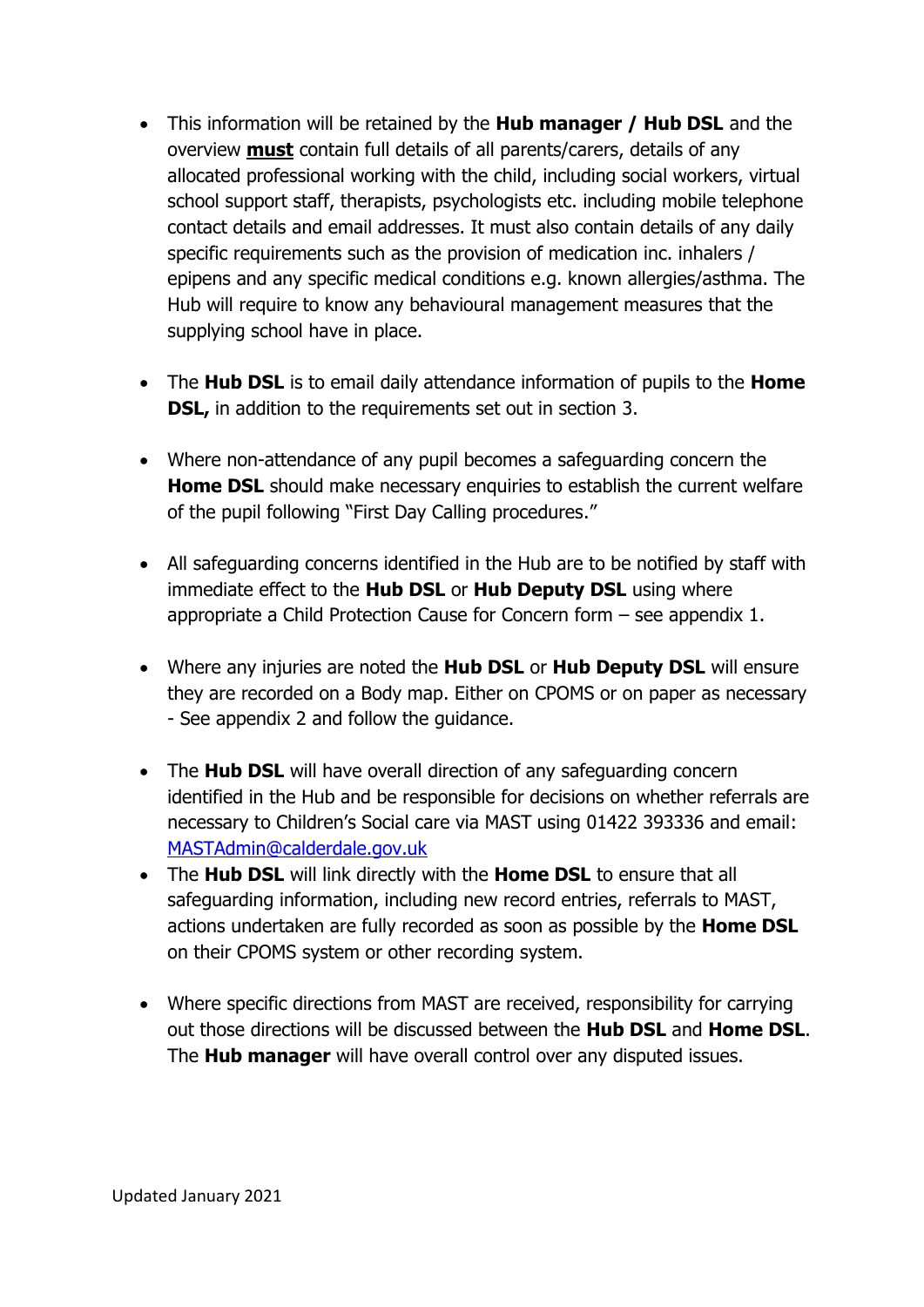## **Appendix 1**

## Child Protection Cause for Concern Form

| Date:            | Time:                                        |  |  |  |  |
|------------------|----------------------------------------------|--|--|--|--|
| Name of Child:   |                                              |  |  |  |  |
| Date of Birth:   | <b>UPN Number:</b>                           |  |  |  |  |
| Reporting Adult: | Role:                                        |  |  |  |  |
| Reporting Adult  | <b>DSL</b>                                   |  |  |  |  |
| Signature:       | Signature:                                   |  |  |  |  |
|                  |                                              |  |  |  |  |
|                  | Details of Concern (who, what, where, when): |  |  |  |  |
|                  |                                              |  |  |  |  |
| Facts -          |                                              |  |  |  |  |
|                  |                                              |  |  |  |  |
|                  |                                              |  |  |  |  |
|                  |                                              |  |  |  |  |
|                  |                                              |  |  |  |  |
|                  |                                              |  |  |  |  |
|                  |                                              |  |  |  |  |
|                  |                                              |  |  |  |  |
|                  |                                              |  |  |  |  |
| Opinions -       |                                              |  |  |  |  |
|                  |                                              |  |  |  |  |
|                  |                                              |  |  |  |  |
|                  |                                              |  |  |  |  |
|                  |                                              |  |  |  |  |
|                  |                                              |  |  |  |  |
|                  |                                              |  |  |  |  |
|                  |                                              |  |  |  |  |
|                  |                                              |  |  |  |  |
| DSL Follow up:   |                                              |  |  |  |  |
|                  |                                              |  |  |  |  |
|                  |                                              |  |  |  |  |
|                  |                                              |  |  |  |  |
|                  |                                              |  |  |  |  |
|                  |                                              |  |  |  |  |
|                  |                                              |  |  |  |  |
|                  |                                              |  |  |  |  |
|                  |                                              |  |  |  |  |
|                  |                                              |  |  |  |  |
|                  |                                              |  |  |  |  |
|                  |                                              |  |  |  |  |
|                  |                                              |  |  |  |  |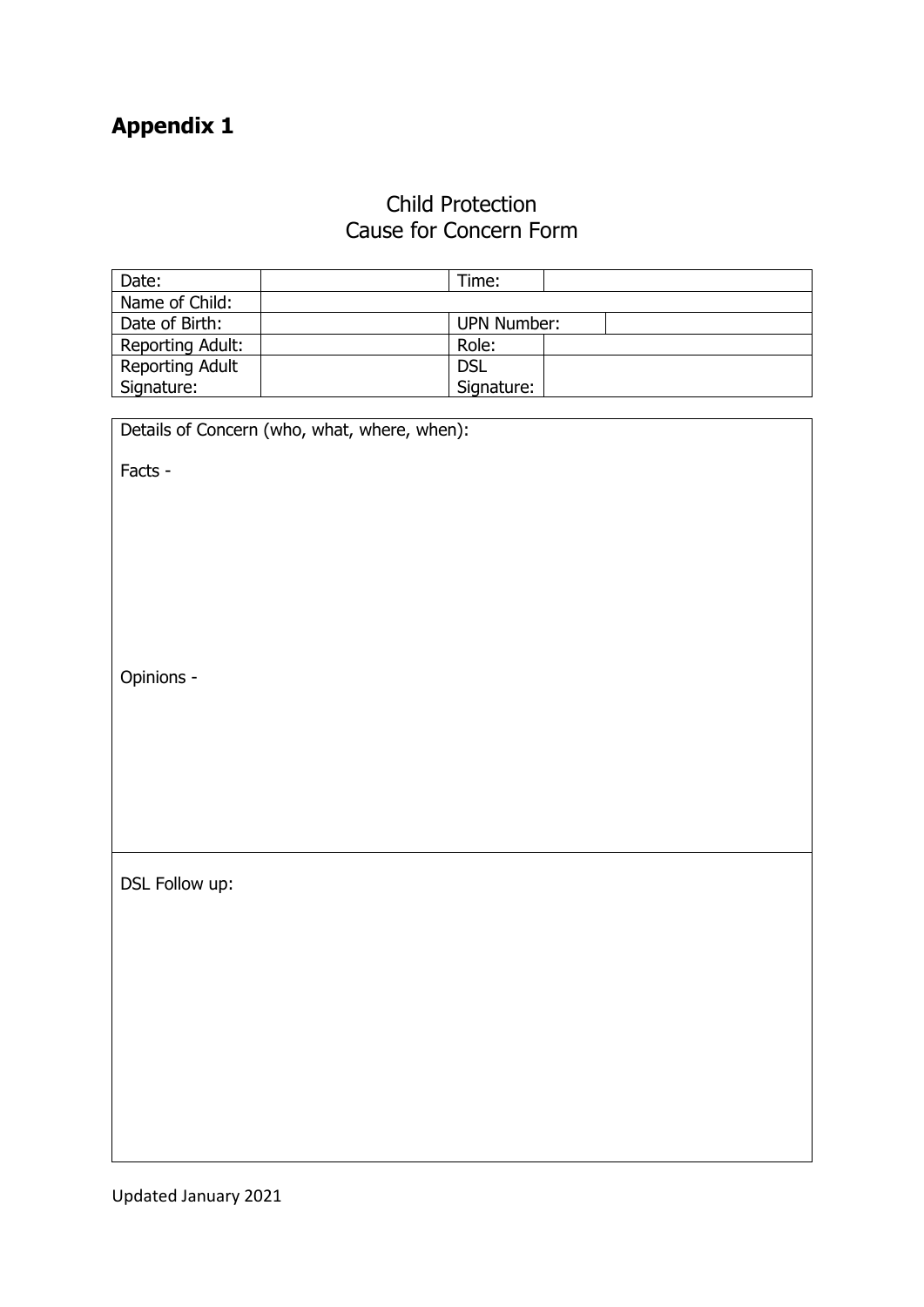| Early Intervention Service Manager Contacted for advice | Yes/No |
|---------------------------------------------------------|--------|
| Early Intervention Panel Referral                       | Yes/No |
| MAST Contacted for advice:                              | Yes/No |
| <b>MAST Referral:</b>                                   | Yes/No |
| Time of contact:                                        |        |
| Outcome of contact:                                     |        |
|                                                         |        |
| Child's CASS Number:                                    |        |
| Actions:                                                |        |
|                                                         |        |
|                                                         |        |
|                                                         |        |
|                                                         |        |
|                                                         |        |
| Review Date:                                            |        |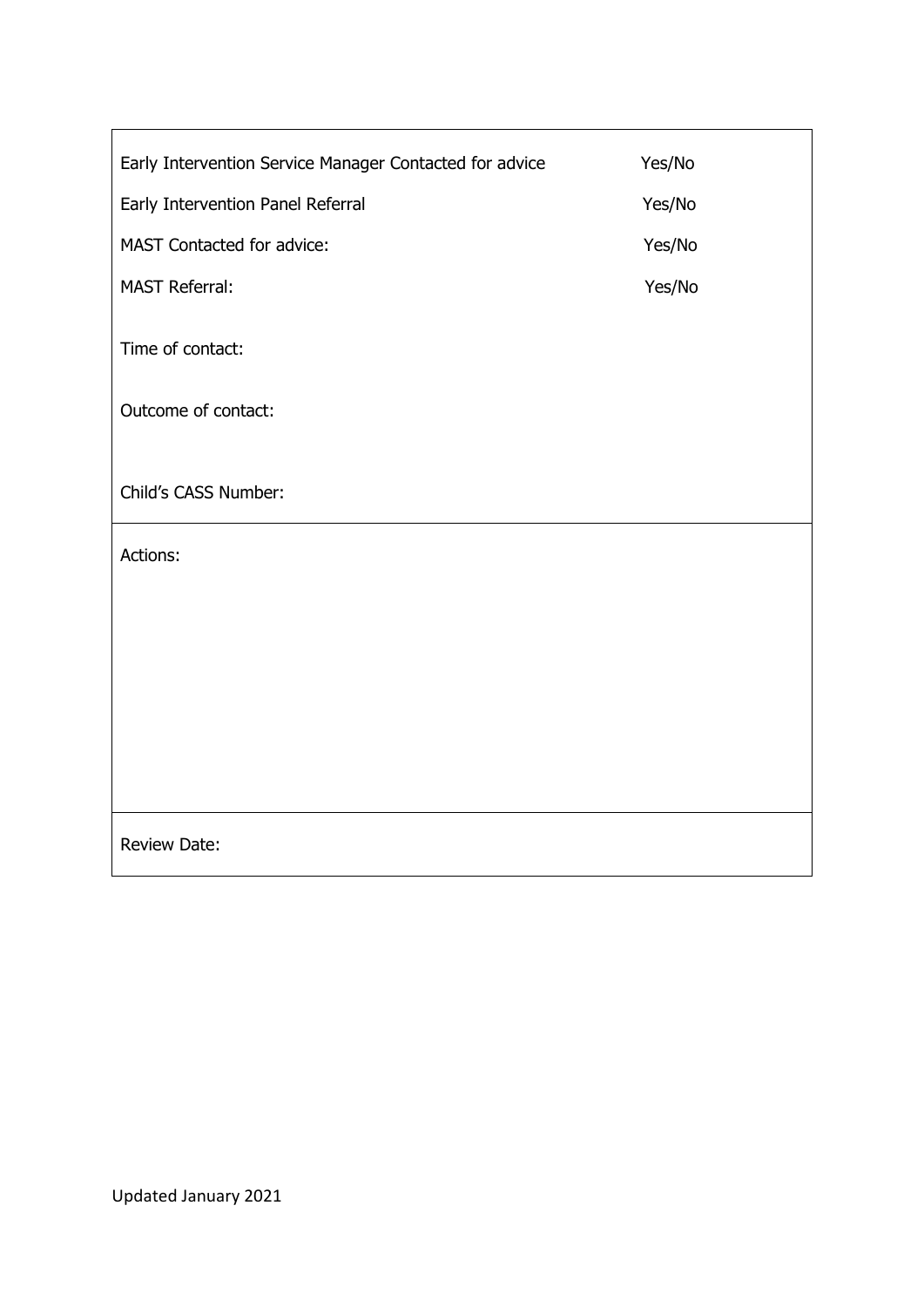### **Appendix 2**

#### **Body Map Guidance for Schools**

Body Maps should be used to document and illustrate visible signs of harm and physical injuries.

Always use a black pen (never a pencil) and do not use correction fluid or any other eraser.

Do not remove clothing for the purpose of the examination unless the injury site is freely available because of treatment.

\***At no time should an individual teacher/member of staff or school take photographic evidence of any injuries or marks to a child's person, the body map below should be used. Any concerns should be reported and recorded without delay to the appropriate safeguarding services, e.g. MAST or the child's social worker if already an open case to social care.**

**When you notice an injury to a child, try to record the following information in respect of each mark identified e.g. red areas, swelling, bruising, cuts, lacerations and wounds, scalds and burns:**

- Exact site of injury on the body, e.g. upper outer arm/left cheek.
- Size of injury in appropriate centimetres or inches.
- Approximate shape of injury, e.g. round/square or straight line.
- Colour of injury if more than one colour, say so.
- Is the skin broken?
- Is there any swelling at the site of the injury, or elsewhere?
- Is there a scab/any blistering/any bleeding?
- Is the injury clean or is there grit/fluff etc.?
- Is mobility restricted as a result of the injury?
- Does the site of the injury feel hot?
- Does the child feel hot?
- Does the child feel pain?
- Has the child's body shape changed/are they holding themselves differently?

Importantly the date and time of the recording must be stated as well as the name and designation of the person making the record. Add any further comments as required.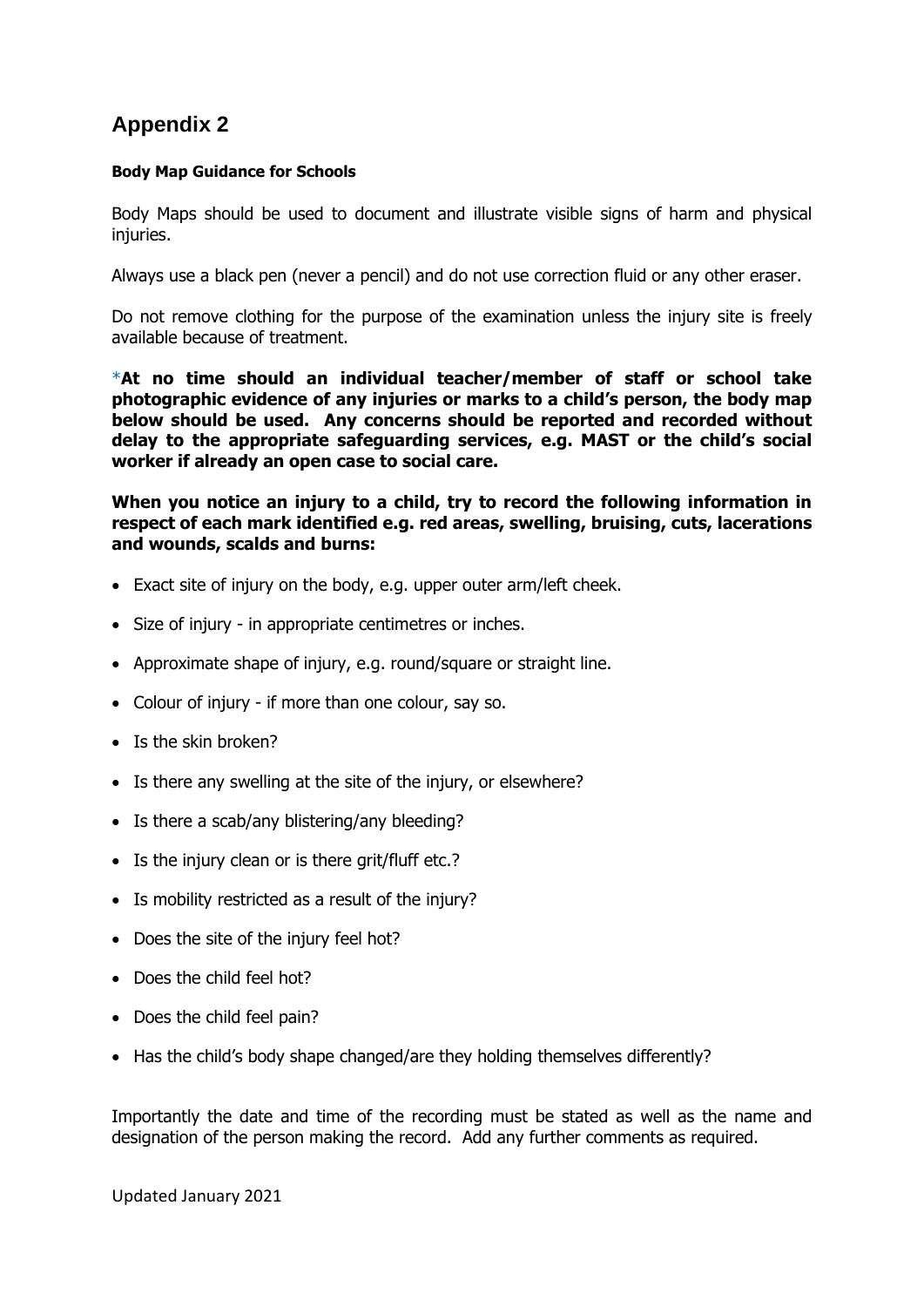#### **Ensure First Aid is provided where required and then recorded appropriately.**

| <b>BODYMAP</b><br>(This must be completed at time of observation) |                |  |  |  |  |
|-------------------------------------------------------------------|----------------|--|--|--|--|
| Name of Pupil:                                                    | Date of Birth: |  |  |  |  |
| Name of Staff:                                                    | Job title:     |  |  |  |  |
| Date and time of observation:                                     |                |  |  |  |  |
| $\zeta^{\sigma_{\rm{in}}}_{\rm{in}}$<br>$\sim$                    |                |  |  |  |  |

A copy of the body map should be kept on the child's concern/confidential file.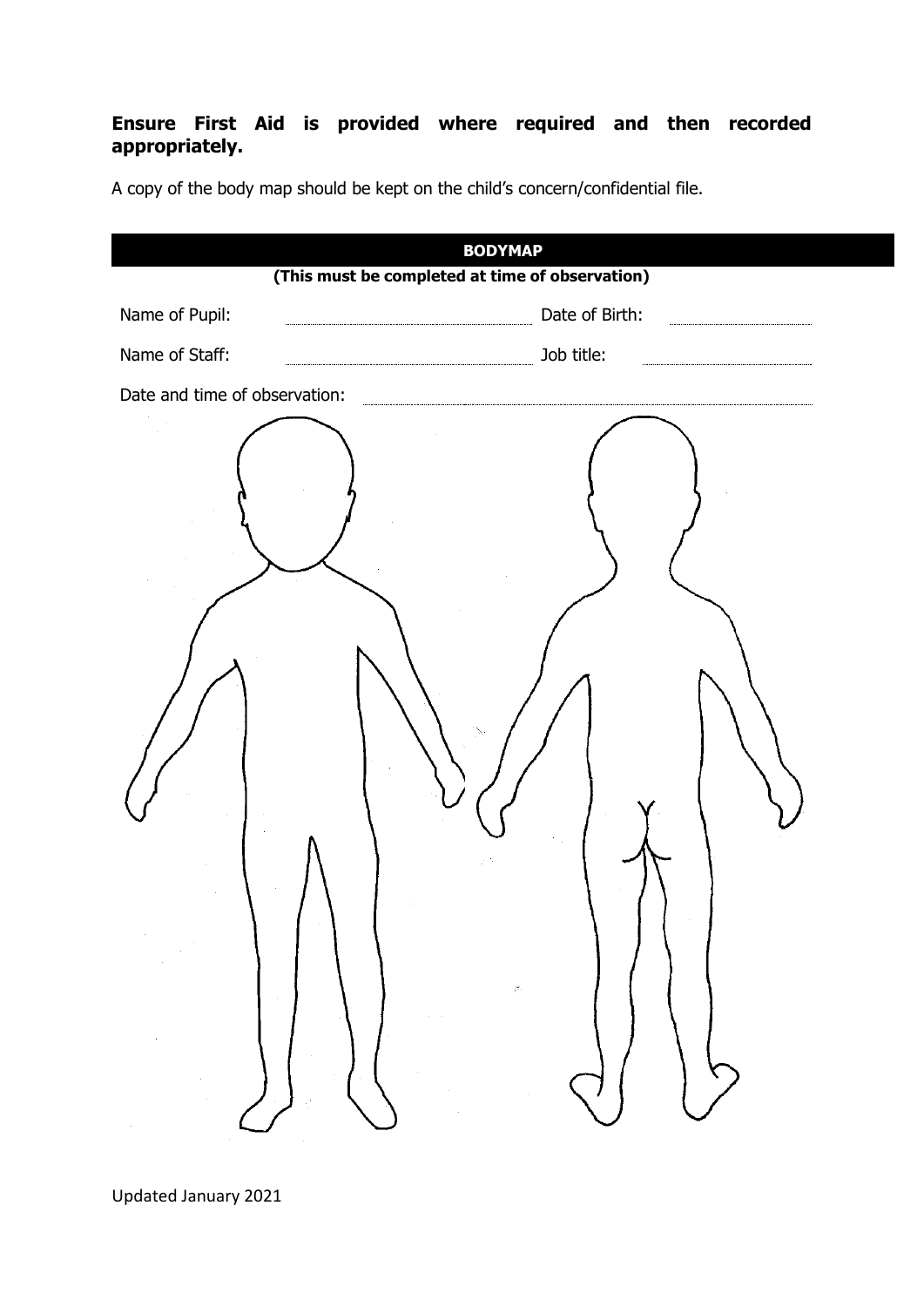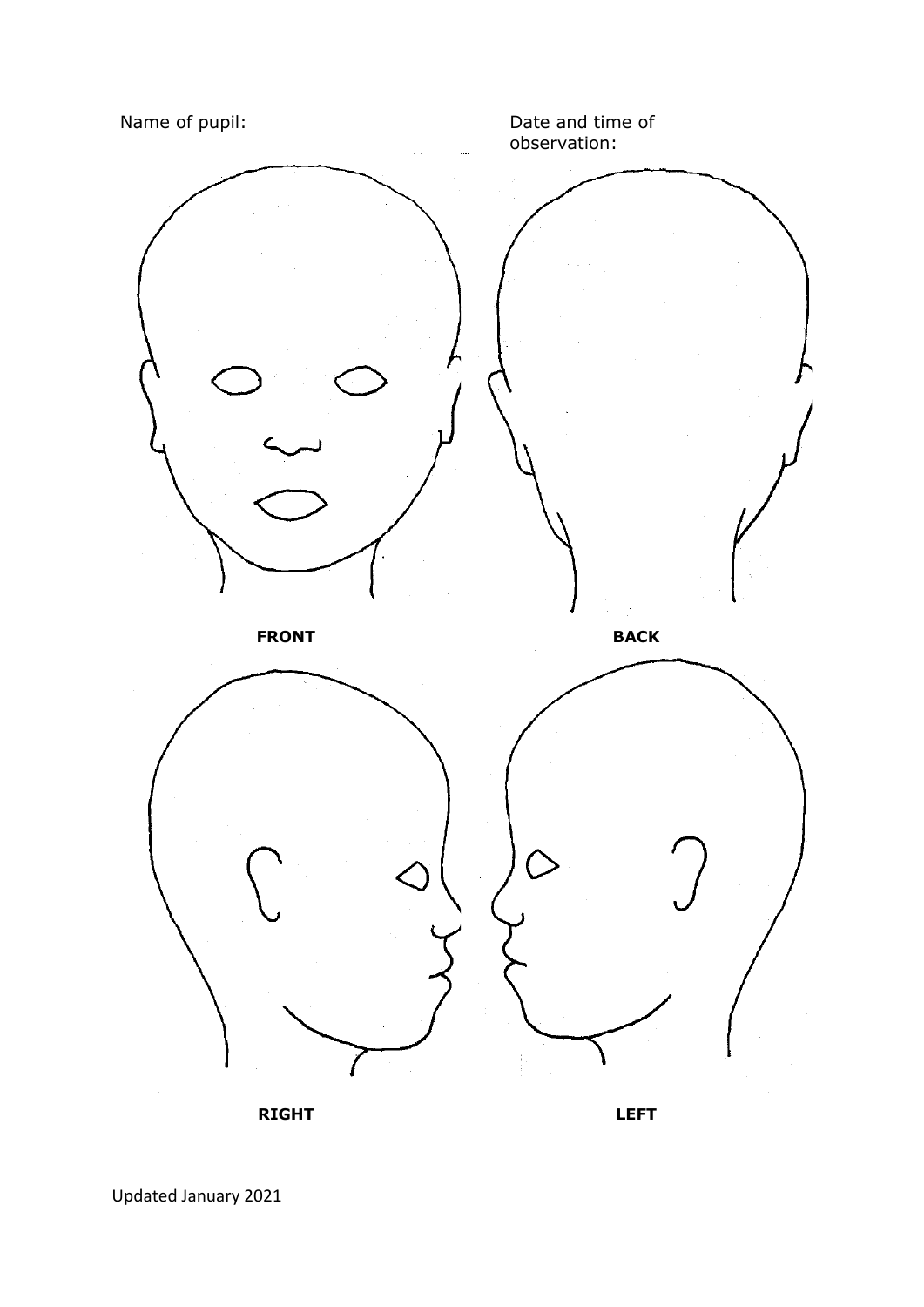